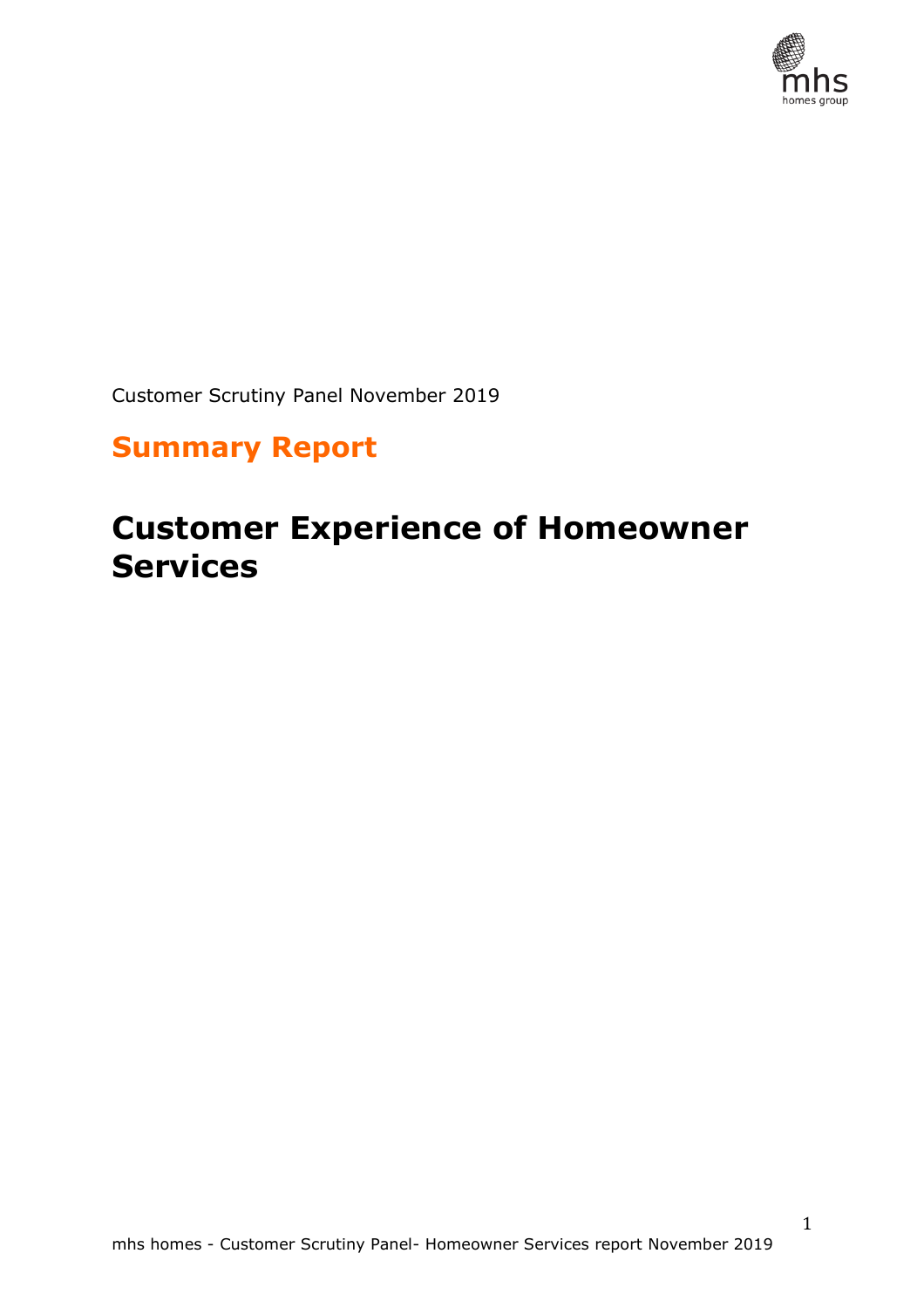

## **Acknowledgements**

The Customer Scrutiny Panel (CSP) would like to thank the Home Ownership and Governance teams for their time to contribute and support this review.

Thank you to the Communications Team for their help with developing the online survey and communications.

Support and guidance from the Operations Director and Assistant Director of Customer Services has significantly helped to shape the review findings and recommendations

A special thank you to the Chief Executive for giving time to have an interview with CSP members.

#### **Report completed by the following Customer Scrutiny Panel Members**

Stephen Palmer – Chair - Review Lead June Patey- Vice Chair Kate Roberts Steve Claringbold Rafael Mitchell Kim Young Rita Holding Emma Mulcrow

**Supported by:** Claire Adams and Oonah lacey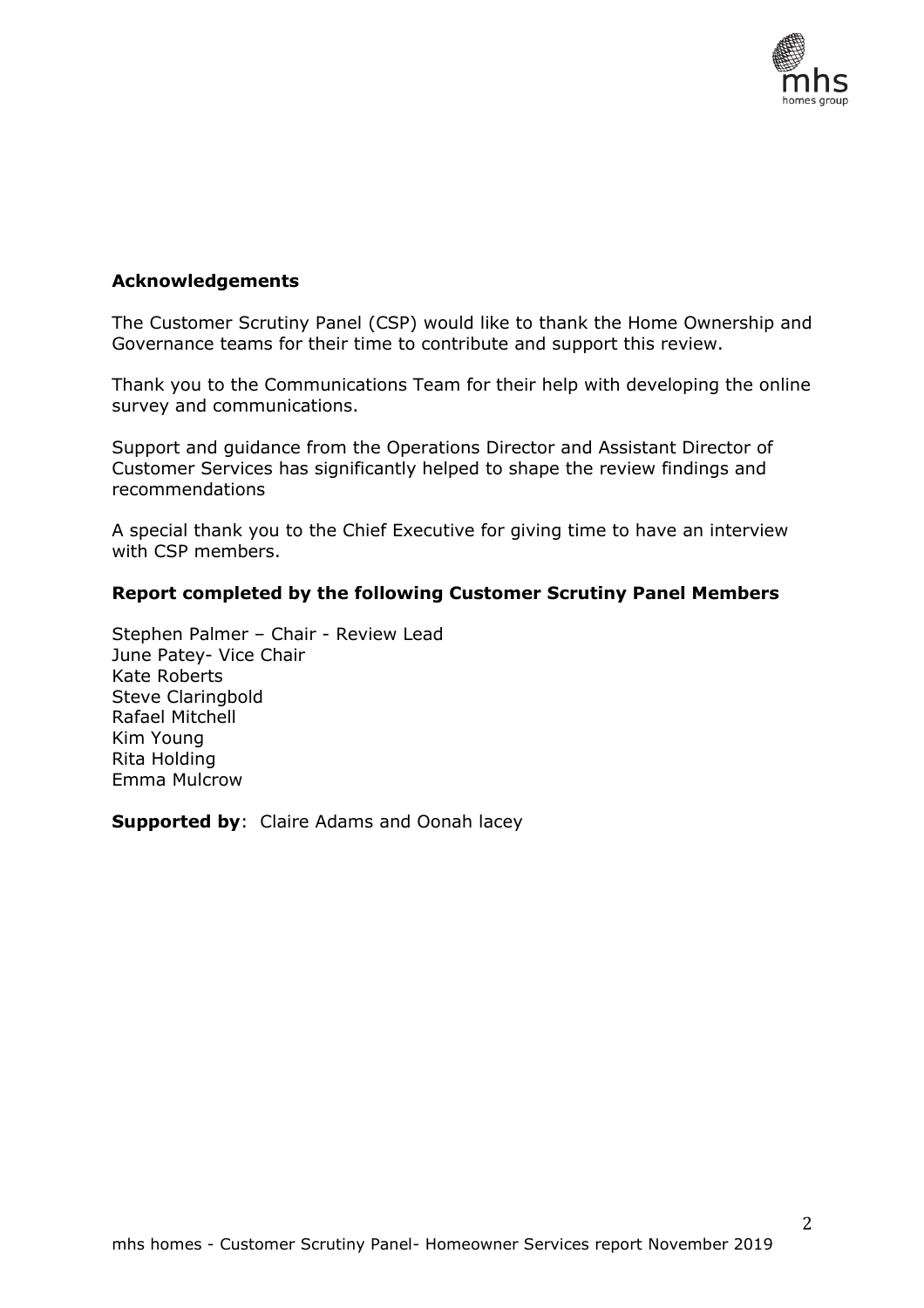

## **1. Executive summary**

- 1.1 This Review of the customer experience within the Homeowner Service seeks to understand and evaluate the management, and operational service delivery against homeowner's service satisfaction and aspirations.
- 1.2 As a key local social housing provider mhs homes is committed to 'Be a great landlord' achieving high service performance levels for all services including the homeownership Service. The service overall is meeting the needs of homeowners but customer satisfaction levels indicate that there are opportunities to improve.
- 1.3 It is acknowledged that the last review of services and to homeowners in April 2019 had limited scope. Supported by Campbell Tickell, it focused on internal business arrangements with limited consideration of customer experience. At that time 17 recommendations were put forward and will form an integral part of the future service improvement plan. This review has accepted the desktop findings reported.
- 1.4 The scope of the review was agreed in July 2019 which placed greater emphasis on customer experience with reality checking activities undertaken from August 2019 to September 2019.
- 1.5 The key findings indicate that the service will benefit from changes in operating structure, resources and communication methods to meet the increasing number and high expectations of homeowners.
- 1.6 A total of 17 service improvements are explored in further detail later in this report, including key changes covering:
	- 1. Management making operating decisions based on the current corporate service deal
	- 2. Ensuring the culture and values of mhs is the driver for service improvement
	- 3. Reviewing team member resources, roles and responsibility
	- 4. Accepting existing recommendations highlighted in the April 2019 Homeownership service Review
	- 5. Considering team building and role development for those delivering services to support homeowners
	- 6. Demonstrating learning from feedback and making changes to prevent repeated mistakes
	- 7. Working more positively with other teams eliminating silo working
	- 8. Updating and developing new policies and procedures to ensure that working practices are relevant and consistent
	- 9. Reducing the level of complaints concerning service charges, communal repairs, enable problem solving through self-serve and access to information and support
	- 10.Changing the focus from a reactive to a responsive service to improve customer experience and enhance the overall perception of mhs homes
	- 11.Use of dedicated homeowner software/ technology to maximise accuracy and timeliness of information provided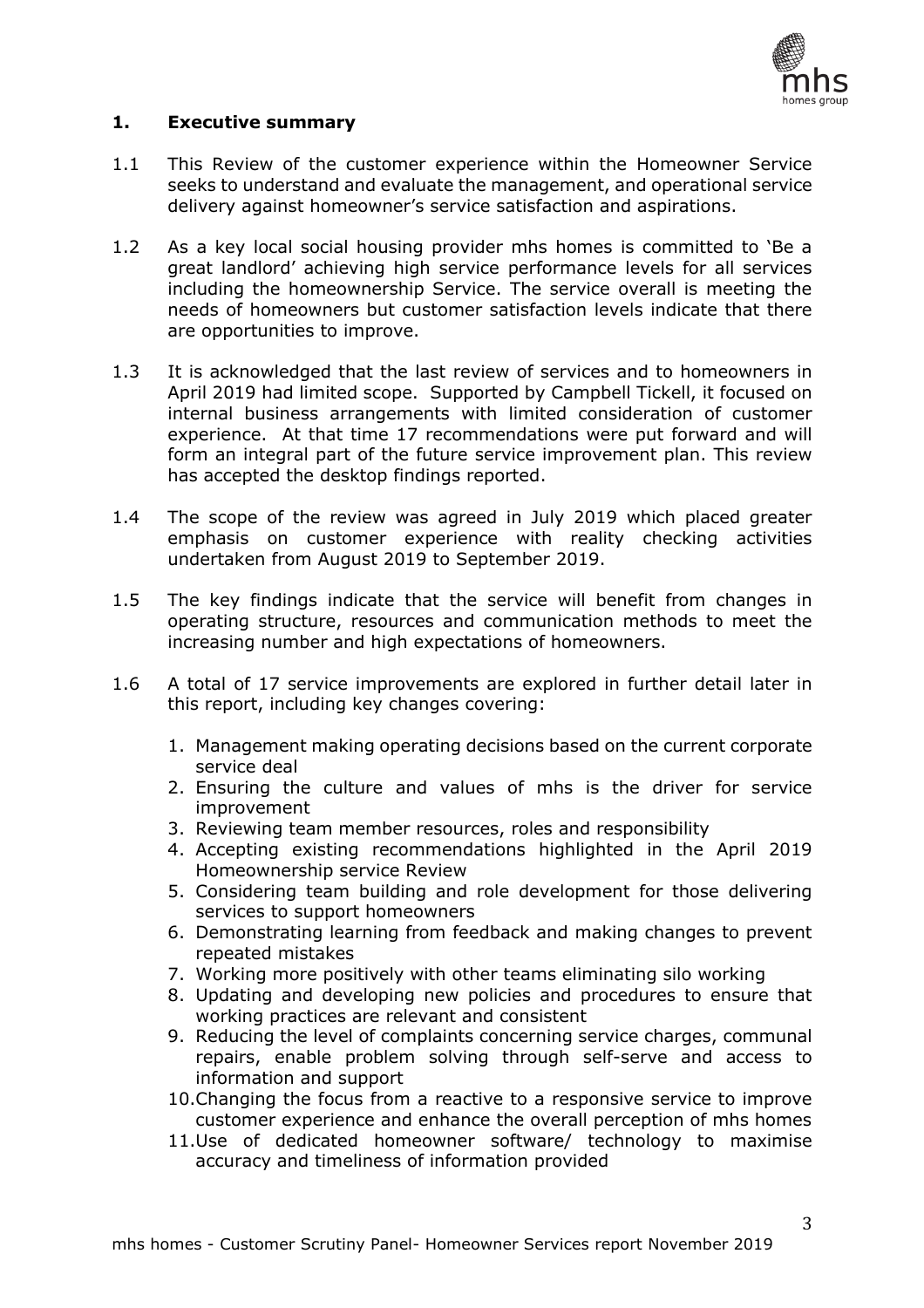

- 12.Capacity building the team so that knowledge and skills are spread reducing the impact of staff changes- risk assessment needs to be used to inform future decision- making.
- 13.Continue to encourage digital use by homeowners with training to enable higher levels of take up
- 14.Consider developing standards for subletting landlords so all homes and blocks are maintained to a high standard
- 1.7 Overall the recommendations are focused on enhancing an effective homeownership service, which benefits from bespoke technology, adequate resources, and access to support offered by other services.
- 1.8 Homeowners have welcomed the opportunity to have their voice heard and shape improvement to the services they receive. Feedback indicates that mhs homes are perceived by the majority as being a landlord that cares, with staff that are passionate about the work. They feel that having an mhs home has positively changed their lives giving many the opportunity to begin a life of homeownership.
- 1.9 The work of the CSP is improvement-focused and this report complements, adds value and aids improvement with its recommendations. The feedback given should be seen as critical friends, not assessors or inspectors but are supportive of mhs ambition and values.
- 1.10 Working with homeowners on this review has resulted in increasing the profile and work of the CSP, engaged with underrepresented customers and attracted new potential members.
- 1.11 We would like to thank everyone that has participated with this review and helping us to support homeowners to have an even better service in the future.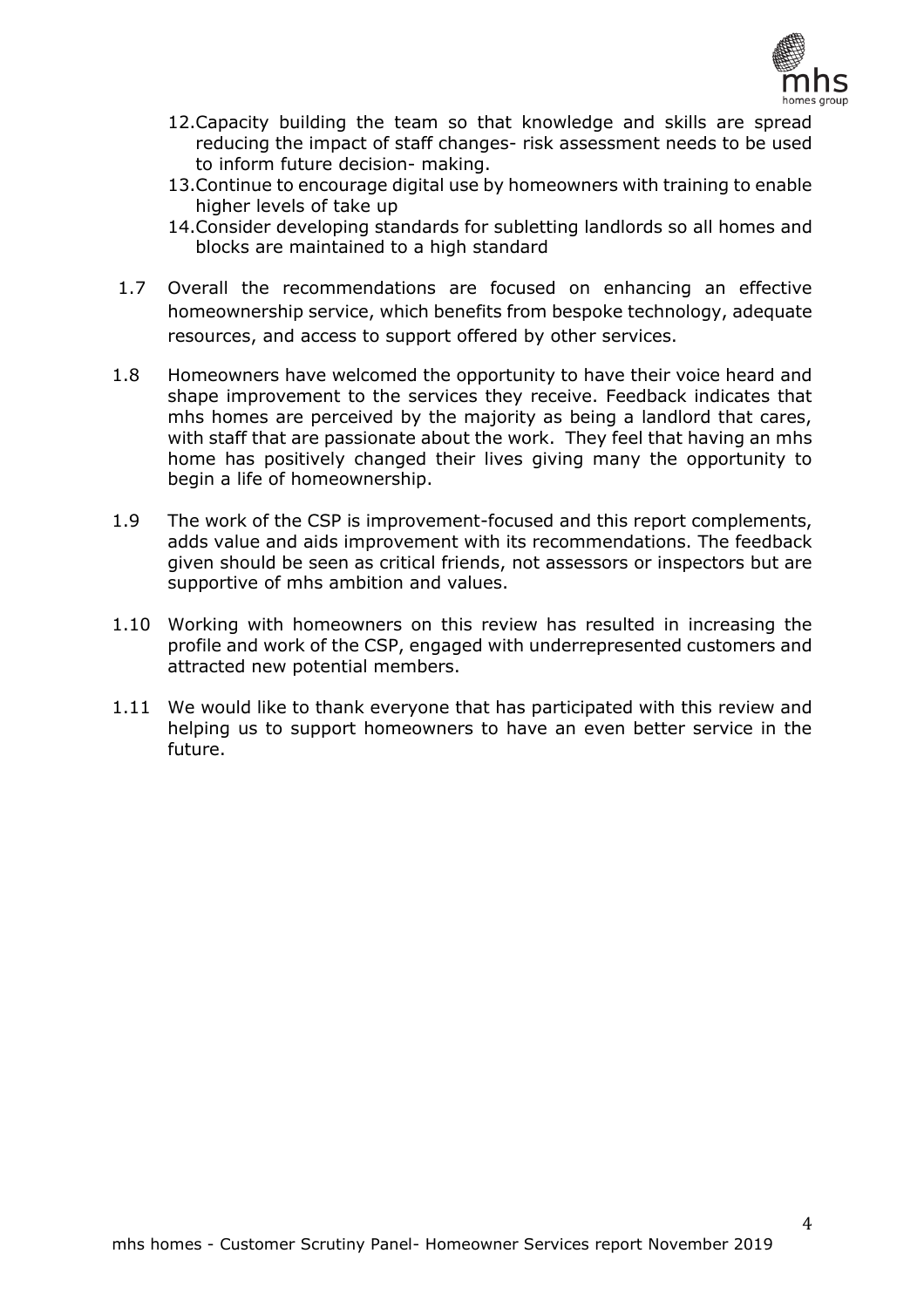

## **2. Introduction**

- 2.1 The CSP interviewed internal stakeholders in mhs who have a direct link or interest in homeownership. This included the homeownership team, key senior managers and directors.
- 2.2 This review focused on testing and validating customer insight through a range of activities including:
	- a) Focus Groups 13
	- b) Interviews with residents and staff 10
	- c) Questionnaires 13
	- d) Online survey 68
	- e) Personal experiences of CSP homeowner members 3
- 2.3 Sixty-eight (68) respondents completed the online survey of which; half were leaseholders and half shared owners. This represents about 7-8% of the total mhs homeowners but is still a significant sample size to provide acceptable feedback. The feedback has informed our findings detailed in this report.
- 2.4 The CSP has not tested any operational processes as part of their review but focused on feedback from homeowners to provide qualitative insight.
- 2.5 Our review focused of the homeowners' perspective on:
	- How do I as a homeowner feel about the service delivered to me
	- What could be done differently to improve my level of satisfaction
	- How easy is it to report, get completed, and quality of communal repairs
	- Can I find information that I need about owning my home
	- Is it easy to contact the service
	- Would I recommend mhs as a landlord
	- Do I feel that services represent value for money
	- Are potential and new homeowners given enough information to fully understand the implications and responsibilities of being a homeowner?
	- What changes would increase satisfaction levels.
- 2.6 From a business perspective we have focused on:
	- Corporate commitment to shaping and developing the service
	- What impact has increased homes under management had on service delivery
	- What is it like to work on the front line
	- Has technology a greater role to play to support service delivery
	- Are homeowner satisfaction results telling the right story
	- Are procedures and policies current and working

## **3. Key findings**

## **3.1 MHS and the homeowner service do good things**

3.1.1 This review recognises that the homeownership service has some specialist activities linked to leases, but the actual process for reporting and getting work completed is no more complex than services delivered for general needs tenants.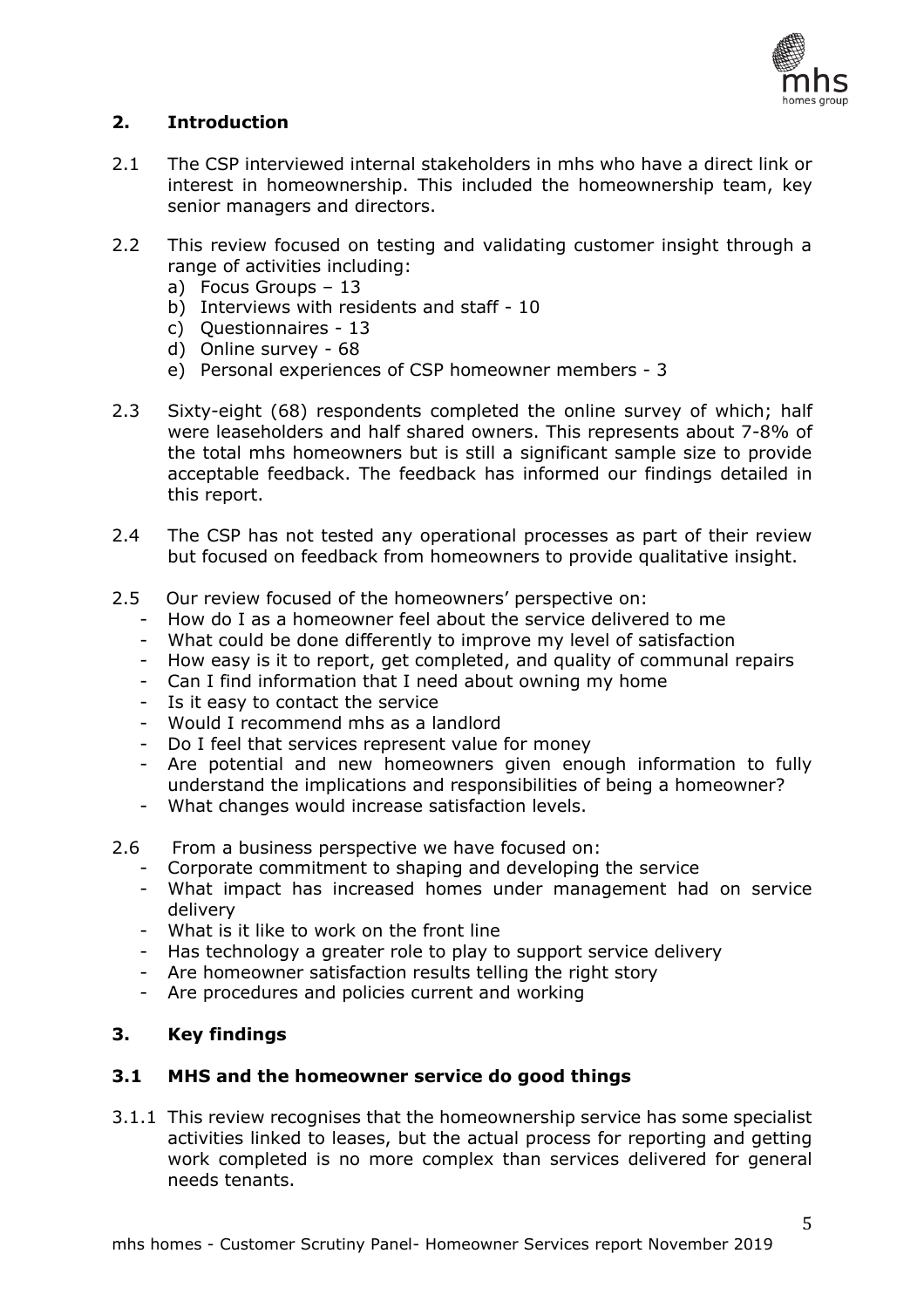

- 3.1.2 Positive feedback about mhs homes as an employer and landlord through this review included:
	- A commitment to encourage future improved consultation and feedback opportunities for homeowners to have a voice
	- There are good examples of communal repairs being completed well and problems resolved.
	- Homeowners can go online to book a communal repair and check their account at a time that suits them.
	- The homeownership team was open and transparent with their feedback to the CSP reflecting their commitment to service improvement opportunities.
	- Recent homeowners (last 3 years) demonstrated higher levels of customer satisfaction based on any issues around their home having been resolved quickly.
	- Considered locally as a good employer regarding job security, company benefits and a welcoming work environment.
	- The organisation has a great ethos demonstrated by its commitment to provide affordable, quality homes to help combat the local housing crisis
	- Operatives in vans look smart and professional which reflects the overall image portrayed by the business
	- Polite staff demonstrating high levels of customer service, once you are able to reach them
	- Is proactive in dealing with anti-social behavior affecting the lives of both homeowners and tenants
	- Rent is affordable alongside mortgage making homeownership a viable option
	- Design and good build quality of new build properties were highly praised offering value for money
	- A sense of community is built into the design of blocks with consideration to green areas and play areas accessible for children considered excellent
	- Homes are energy efficient which keeps running costs down
	- Dedicated residents' parking as part of the design highly welcomed

## **3.2 Corporate view of the service**

- 3.2.1 The service is currently facing a number of pressures around resources, the way the service is delivered and supported across the business. Key points are around:
	- a) The dedicated team is very experienced and each has specific roles with limited generic working. This restricts the capacity to deliver services to homeowners. When staff are not in the office it results in queries being left as other colleagues are unable to assist, which causes delays and frustration to the homeowners who they feel that they are not receiving the same timely service that is offered to tenants.
	- b) There is a natural reluctance between staff in other teams to help deal with homeowners' enquiries due to the perception that it is specialist work. However, many of the queries are for communal repairs and building maintenance etc. Low level issues are starting to be dealt with by the Customer Case Team but this is limited until the team have recruited and trained new staff. It is hoped that by sharing routine enquiries that this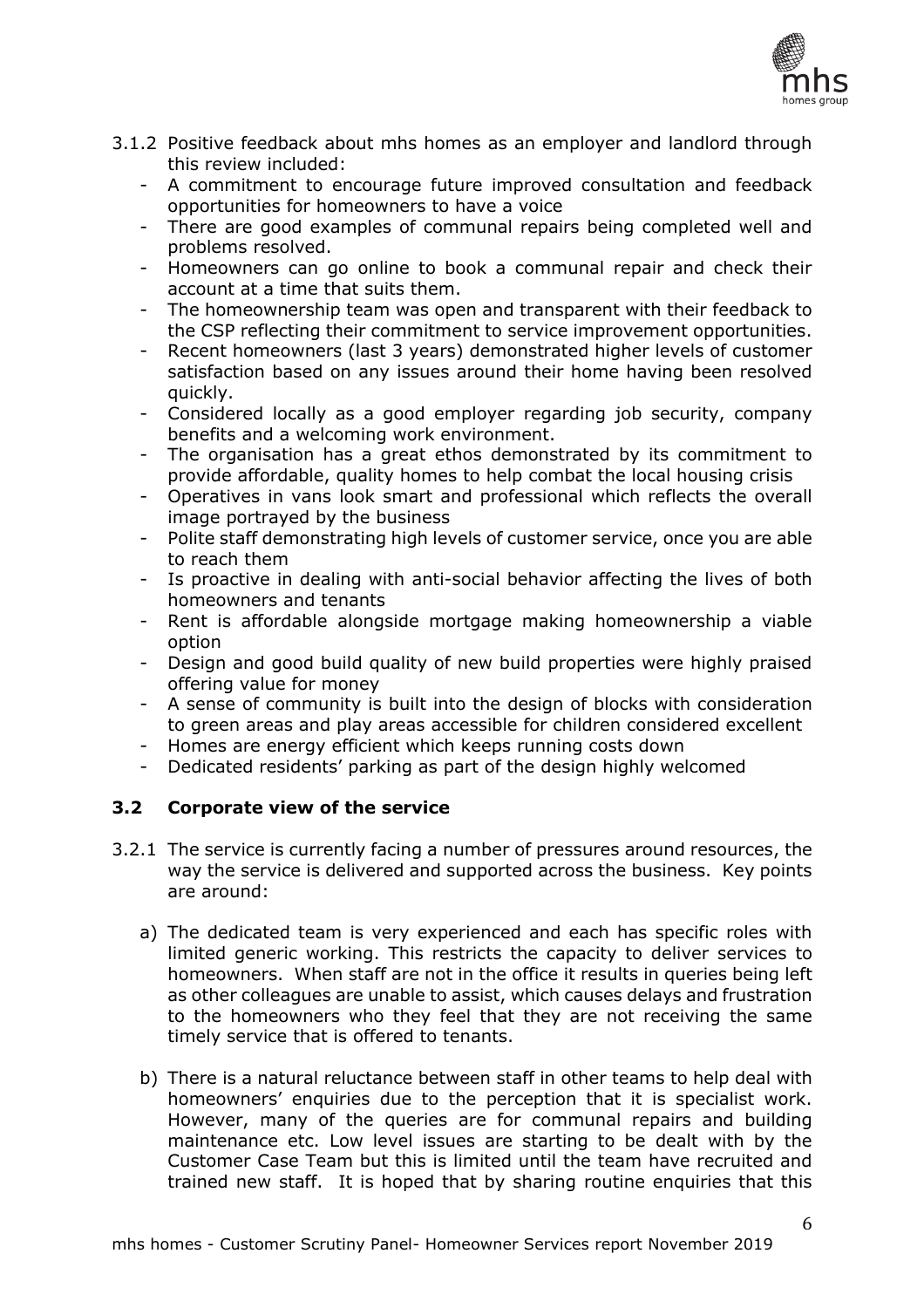

would have a positive impact on the team, allowing them to concentrate on the high level issues around leases and service charges.

- c) Silo working has developed and this is hindering the opportunity to maximise the sharing of knowledge and responsibility. Having only one staff member dealing with service charge calculations and billing means that there is no cover and a risk to the service should that dedicated resource leave or be on extended sick leave. Resilience needs to be increased to support business continuity.
- d) There is an acceptance that there are a number of different leases used and much of this is historic. However, the business should be focusing on bringing a consistency to the type of leases used for new developments.
- e) Having the optimum staff levels is important to keep charges to homeowners at an acceptable level. It was suggested that using retired experienced leaseholder staff during peak periods could be a cost effective option for consideration.
- f) To help reduce the level of routine enquiries from homeowners, it may be helpful to offer inductions to new homeowners to give them an understanding of their responsibilities. It was evident from the online survey and focus groups that this would be welcomed. Many reported being so keen to buy and move in that they did not look at the wider picture of what being a homeowner means. It may also help build new homeowner relationships with mhs.
- g) The business is striving to develop mixed communities with no labeling. Through the review it was clear that some homeowners believe that tenants get everything for free and that they are subsidizing tenants, so a better understanding of how services are paid for may help to address these misconceptions.
- h) The business is following a digital approach to allowing homeowners to access the service and manage their accounts online. We understand and appreciate that this is the way forward but not enough support has been offered to the over 65 population to learn about technology and have help to set themselves up to use these services. In many organisations there are resident volunteer digital champions to help others and maybe this could be considered for both tenants and homeowners. This would help the business understand why some people are not digital users and the barriers that need to be removed. This is supported by feedback received at our Focus Groups.
- i) Tenancy Services such as caretakers and repairs teams could be providing support to homeowners' in the form of general home and estate information. As a result homeowners are referred back to the homeownership team. This may be a missed opportunity to help integrate homeowners into their communities where they live. Another approach could be to provide more information on the website around grass cutting and caretakers etc. Maybe have a Q&A page dealing with the frequent queries and latest news.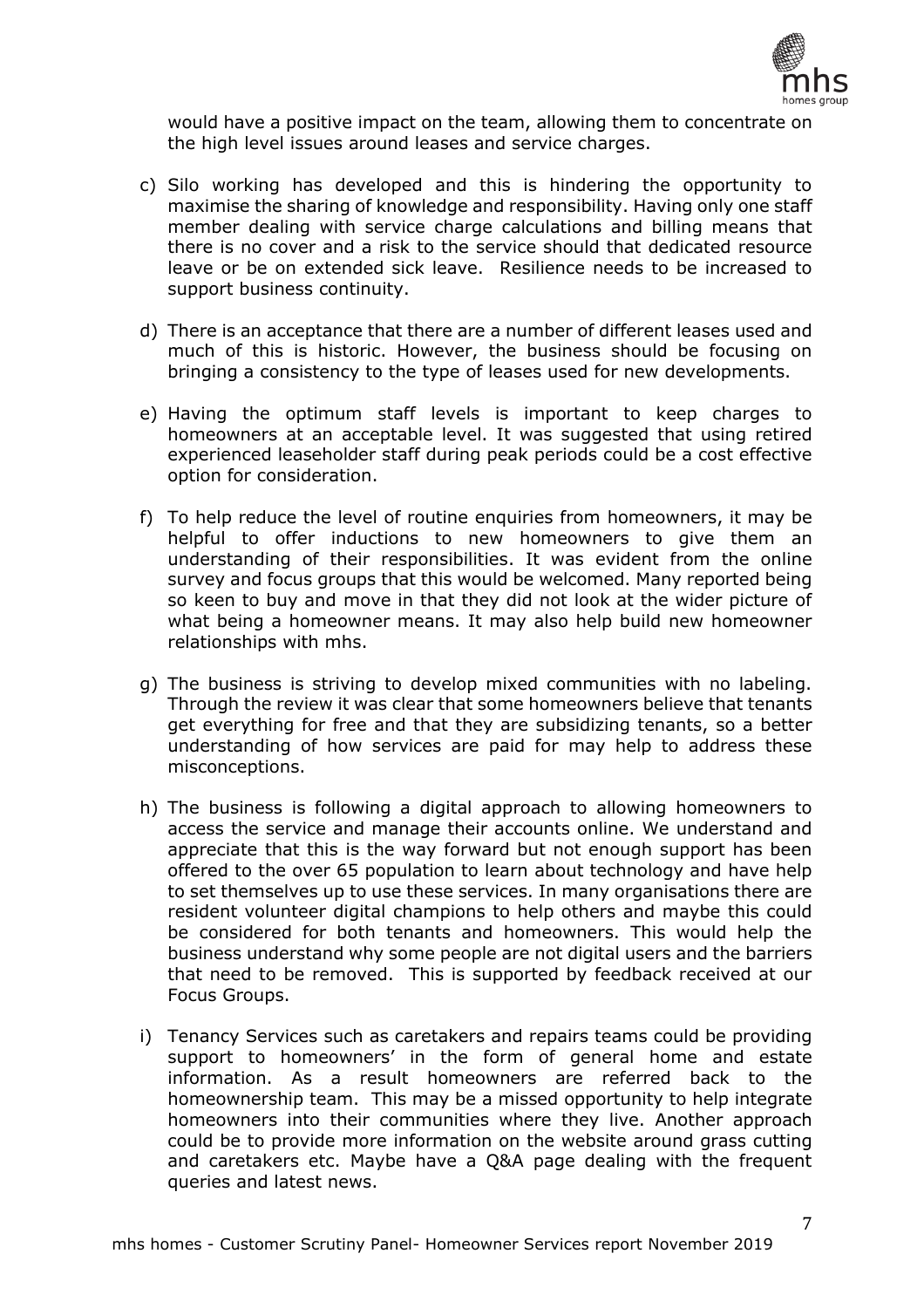

- j) The business does not carry out enough 'Tell us what you think" surveys with homeowners to provide opportunities for feedback. We would recommend that an annual survey takes place and that the feedback is used to help improve the service and experience of homeowners. In addition to an annual survey, it would be beneficial to undertake quarterly 'mini' surveys which are topic specific and could be aligned to the work programme of the CSP as part of continuous improvement.
- k) Invisible management was a term used by homeowners but we understand that management do go on walkabouts to estates once a quarter. However, maybe to address the issue these walkabouts could be held on a Saturday or in the summer in the evenings as most homeowners are working full time. Promotion of these walkabouts on the website and putting up signs in the estates to be visited and communication via email. Make it more of a community engagement opportunity. Perhaps send a letter and/or email after the visit to residents to say what you saw and what you are doing to remedy any issues picked up and provide an opportunity to comment on anything missed. This would further increase the visibility of the work that does happen resulting in increased community engagement.
- l) Resolve issues raised by homeowners in a timely manner as delays adversely affect the reputation of the organisation. Many of the issues shared with the CSP were simple and more around a lack of understanding of how services are delivered which members of the CSP explained. It was reported that it can take up to 3 weeks to get a response to an email and this is clearly unacceptable. Emails should be acknowledged automatically and homeowners made aware of the expected response time to answer email queries. It was felt that homeowners are expected to respond to mhs quicker than the other way around especially where money is owed.
- m) There will always be a percentage of more vulnerable and elderly homeowners that want to speak to an officer either on the phone or face to face. By looking at your profile data, it may identify those that need a different approach to communication. There maybe those with sight impairments and mobility issues that prevent them from being able to use a keyboard etc. Use your profile data to tailor the service to the needs of the customer.
- n) Some staff reported that succession planning and training could be enhanced. The fear is that crisis management is the way forward and this leaves those delivering the service feeling vulnerable for the future. There is a need to involve and take everyone on the journey and listen to concerns raised. They recognise that Directors are leading on shaping the service for the future.
- o) Workload is increasing not only with new homes but also with re-sales and staircasing. As homeowners are becoming more mobile by moving home for work etc. the number of re-sales is showing an upward trend, alongside those that are increasing their percentage of ownership. These are concerns that need to be given consideration when looking at the future structure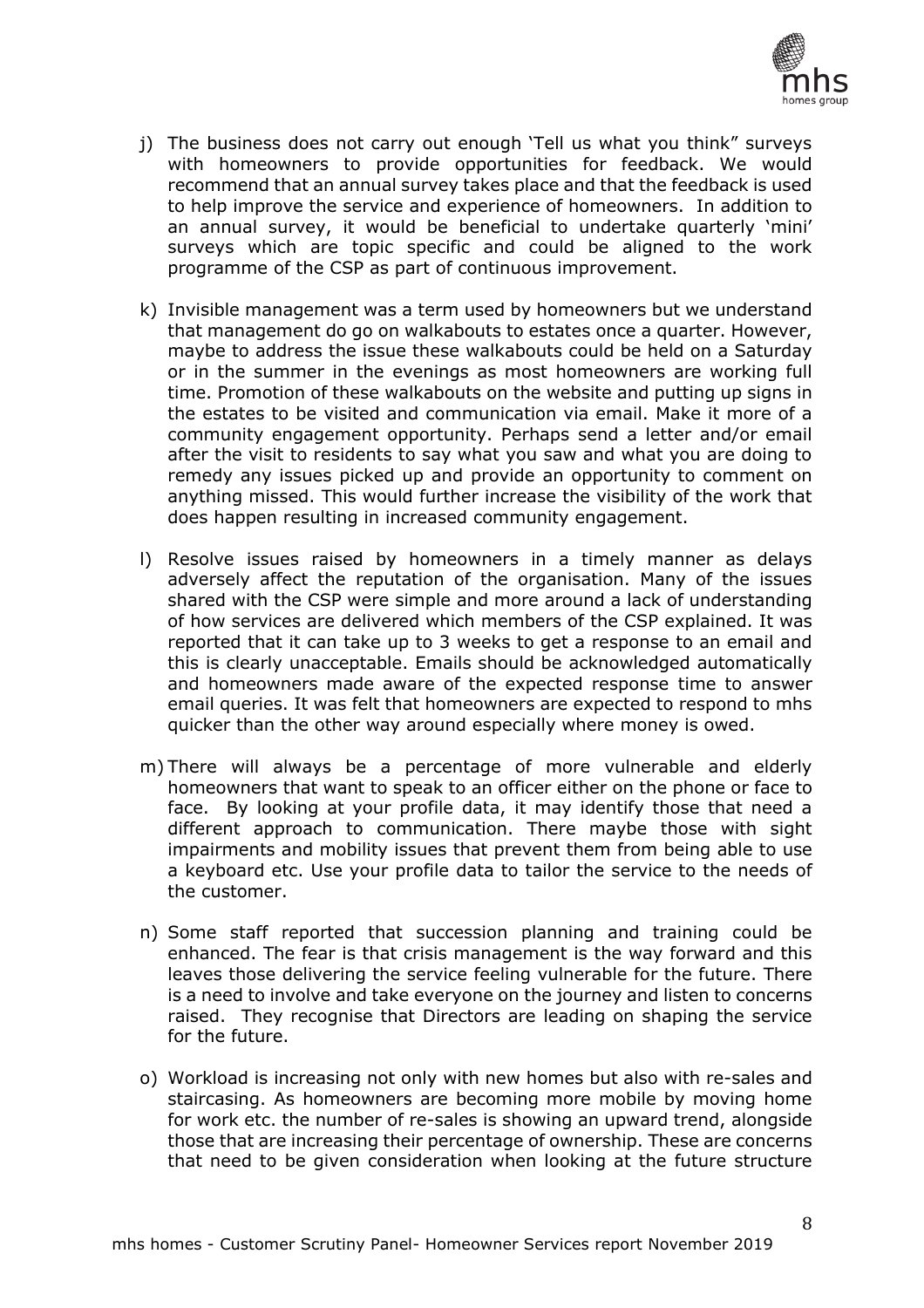

and resources for the team to deliver the extra capacity required. Expansion of the service capacity will give further resilience.

- p) There is an understanding that a new sales manager will be starting but there is no clarity about the role with the team and what impact it will have on their work and roles.
- q) The team would welcome involvement with the recruitment process of new team members.
- r) Feedback from many homeowners was that they did not understand their responsibilities and raised issues around sinking funds, concerns that contributions for grass cutting are geared all around the housing allowance. More information on the website could easily address these issues.
- s) There were statements made by staff that policies and procedures need refreshing or actually being written. It would be advantageous to look at conducting business process reviews to identify waste and highlight best practice.
- t) The website is considered as not being user friendly/informative for homeowners needs. The CSP suggests recruiting a group of homeowners to help select information required. Some information is restricted to an account holder which excludes those considering homeownership being able to research their future responsibilities until they have actually purchased.
- u) There is a high expectation from homeowners that issues in their homes should be resolved instantly and delays are unfairly blamed on staff. There is a lack of understanding of the role of the developer and a feeling that mhs are responsible for everything in the block. This captures the level of dissatisfaction within the service that is adding stress and anxiety. Improved information around handling defects would be welcomed from both customer and staff perspective, giving a better understanding to all.
- v) Staff stated that they often worked beyond their contracted hours in order to fulfill workloads. They recognise that they cannot find time for home visits to see homeowners in their homes to address issues, which further distances the relationship between the mhs homes and the homeowner.
- w) The issue of having a homeownership panel to improve consultation has been tried and like many other housing providers had been dropped as it was attended by very few people. However, it is clear that homeowners want to engage and the CSP would suggest holding a focus group style meeting maybe at a couple of different sites annually to test the value in this approach. It means there is no formal chair and the issues on the agenda are controlled by the service so does not become a place to deal with personal issues which can be dealt with outside of the meeting.
- x) Accuracy of information being sent out is important and when mistakes happen around for example billing for communal repairs especially this leads to unnecessary high volume of calls to the service. The current spreadsheet calculations do not show historic charges, which is probably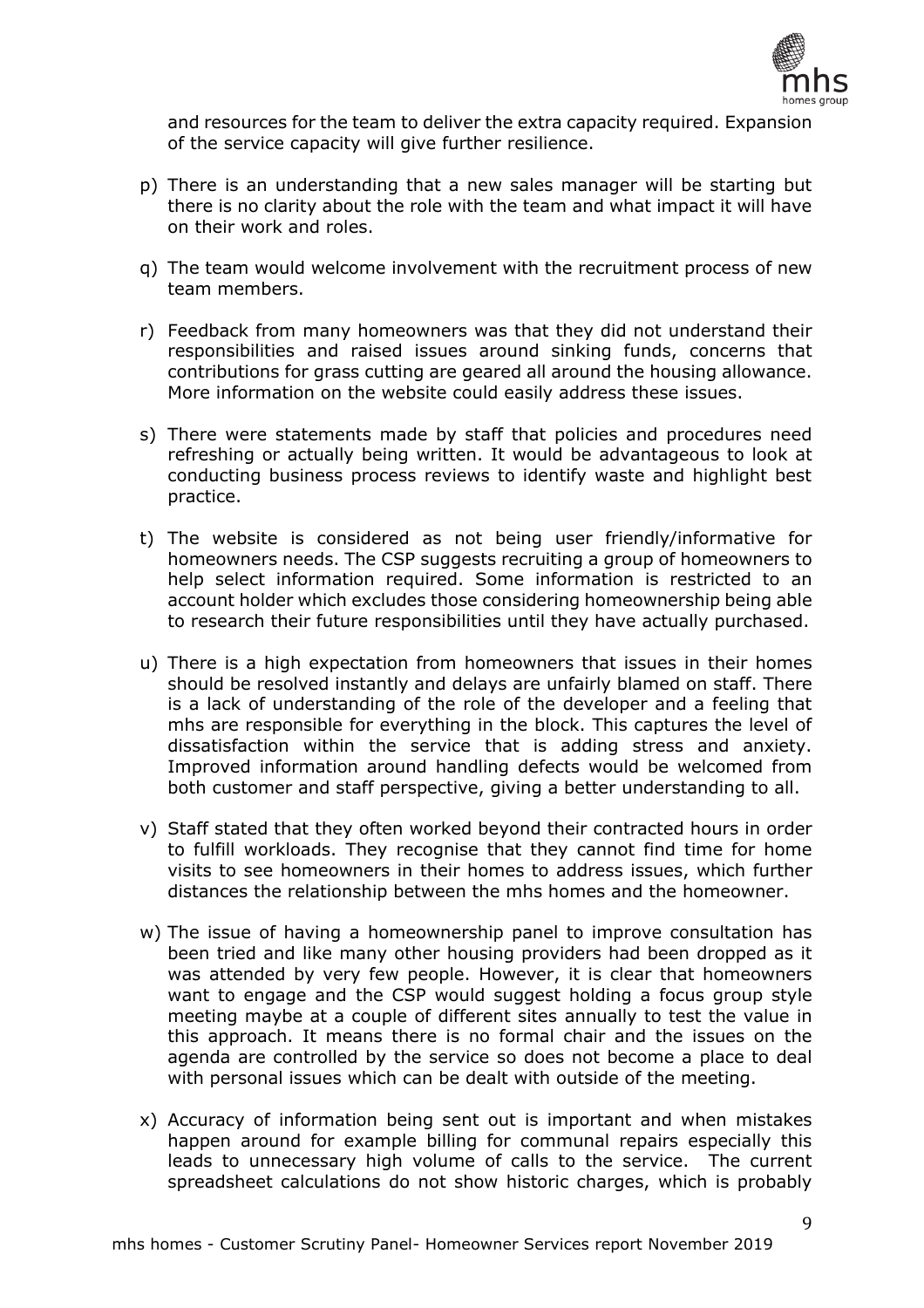

where the issue lies so exception reporting cannot be used automatically. It was stated that 75%-80% of homeowners do not make contact but 5% take up a lot of time. The association should look at the profile of those regularly seeking support and see if there are ways to actually reduce their need for contact. However, a high number of respondents had never heard of the homeownership team and did not know what they did.

- y) When asked what would make a difference, staff stated a number of changes such as;
	- i) having an apprentice
	- ii) introduction of new technology and processes
	- iii) having better links to development
	- iv) stronger working with customer service team
	- v) a website with the information required

## **3.3. Technology, digital strategy and access to information**

- 3.3.1 One main operating problem identified was around the reliance of excel spreadsheets to record and calculate service charges. This method would have been effective before the number of homes managed by the service increased. It also gives high room for error.
- 3.3.2 A bespoke package should be procured to reduce the time taken to complete service charge calculations, giving advice and eliminate human error. In order to deliver a quality reliable service, you need to invest in the right technology to allow staff to be effective in their roles which has many variables due to the different leases.
- 3.3.3 An integrated approach is required to ensure all information is contained within a single system removing the potential for missing information and reducing the need to manually replicate information into the different databases. This will support effective retention schedules which complies with General Data Protection Regulations 2018 (GDPR)
- 3.3.4 As the number of homes increases this new software will be cost effective and save resources. It was also noted that only one team member was able to convert and merge the data which is a potential risk to the business.
- 3.3.5 There is quite rightly a drive towards digital inclusion but we heard concerns from the older population that they felt unable to use the internet and even the call center could be too complicated and difficult to reach the desired team. Perhaps consider offering a named contact for those that are elderly and others who have indicated that they need help accessing services. This would allow better accessibility with harder to reach customers who may feel isolated.
- 3.3.6 Due to the newly set up customer call centre they are currently struggling to manage the incoming calls and have high levels of dropped calls. Homeowners want to contact the homeownership team directly because when they call the call centre they are immediately told that they need to speak to the team, who are often unavailable which causes further frustrations and is linked to the capacity of the homeownership team. We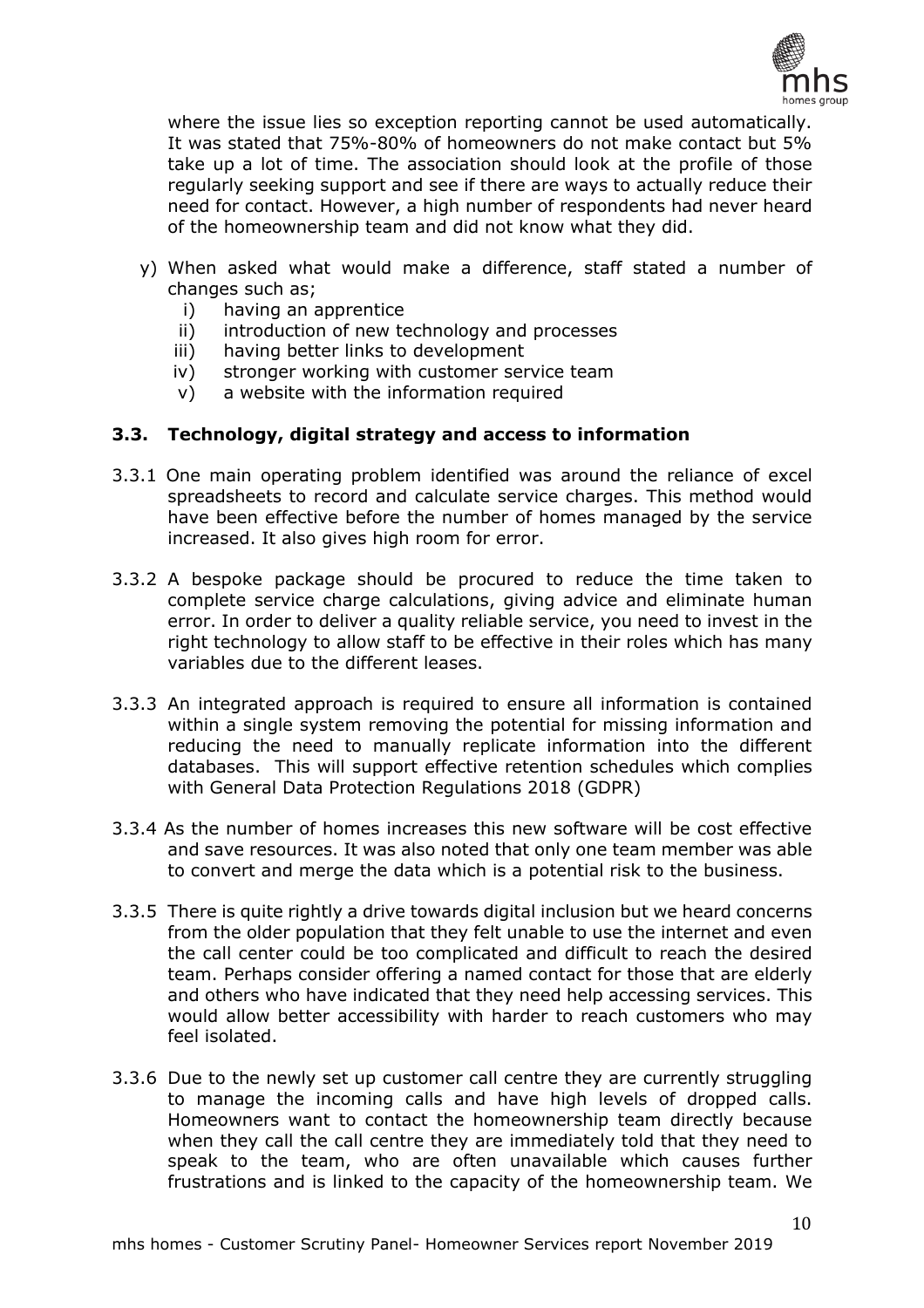

understand and appreciate that the call centre issue is being addressed with work in progress.

- 3.3.7 There were concerns raised that out of office messages are inconsistent and that homeowners have no idea when they will get a response due to the lack of published service standards online and in homeowner manuals. This highlights the importance of communication where the information on the internet is limited and help from other colleagues is lacking.
- 3.3.8 There is a feeling that the website is directed for tenants and had little functionality for homeowners. There were many suggestions such as making the website more user friendly, allowing self-service through frequently asked questions and web chat facility which can be quick and provide the ability to complete the required request online. Approximately 45% of shared owners have set up an online 'My Account' to date. When asked why homeowners were not keen to leave messages on my account it was felt that there would be no audit trail to prove that they had contacted, therefore there is room to improve by way of relaunch of 'MyAccount', its functionality and service to restore confidence and see uptake of more digital services.
- 3.3.9 When homeowners were asked for suggestions, it was common that they wanted easier access to information about a wide range of things;
	- Status of communal repairs on the website or 'MyAccount' to avoid duplication
	- Web chat out of hours
	- Pre-sale information about homeowner responsibilities

Some respondents at the time of purchase did not realise that mhs was the landlord until after the purchase and they received a bill.

- 3.3.10 Having access to up to date repair information is critical to homeowners and can lead to more harmony such as being able to know what communal repairs have been reported, when work will be done and the cost of the work. There was a suggestion to put up communal repair requests received on notice boards so that it prevents duplicate reporting, better customer service and more effective management of expectations.
- 3.3.11 Homeowners were asked in the online questionnaire to give feedback on information on the website. Results showed that 52% could not find what they were looking for. The feedback was not conclusive about what they felt was missing but there was a feeling that most information is for tenants only. It may be helpful as mentioned to get a group of willing homeowners to review the website content and feed into improvements to be made. Comments about information would be liked included, period of lease remaining, updates about works, names of people to contact, log of repairs currently being undertaken for the block, clearer explanations using less jargon, information about purchasing more shares and how to sell a shared ownership home.
- 3.3.12 There is support for the use of technology and accessing digital services, but all homeowners' main wish list is for responses to emails, solving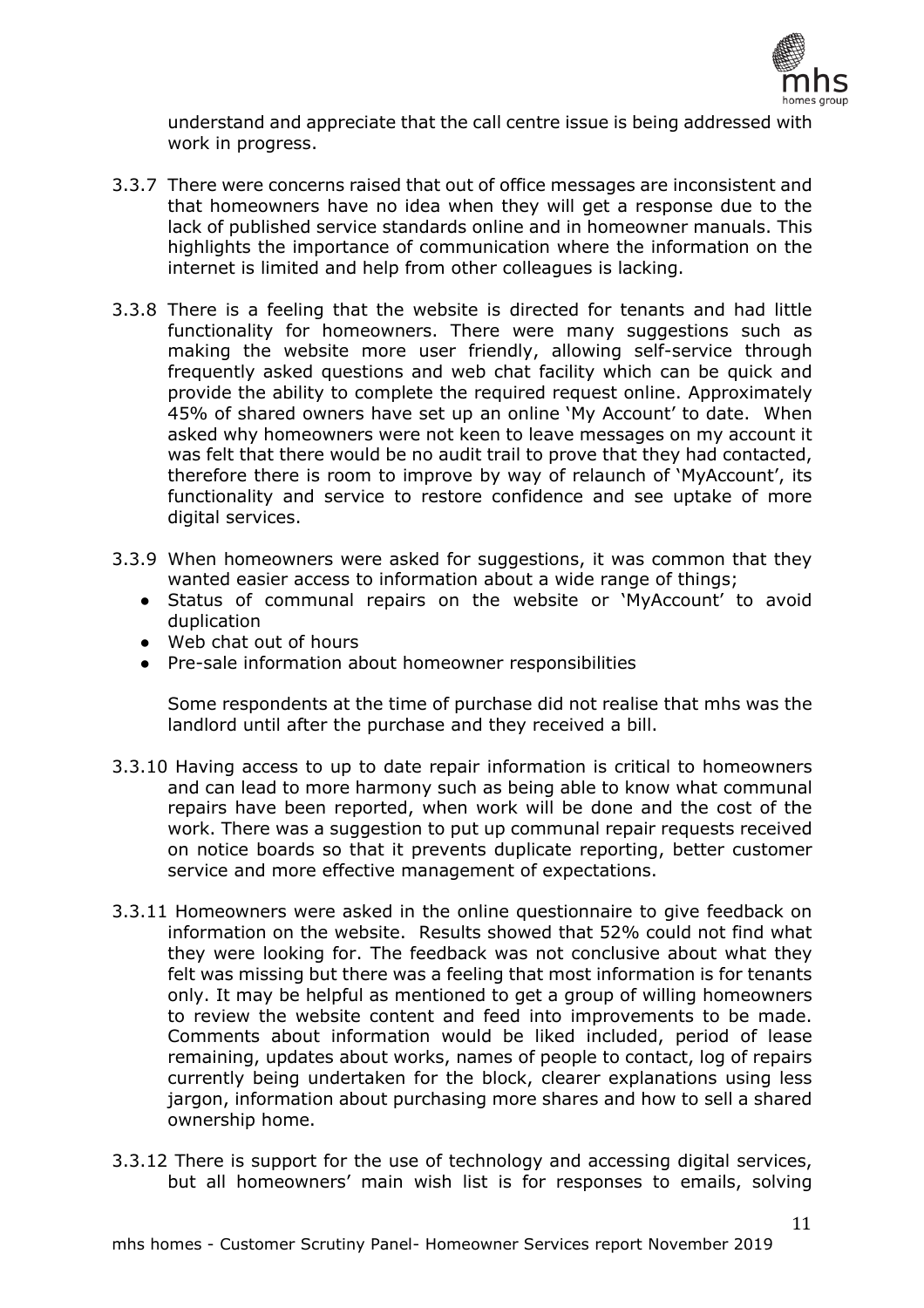

queries, text responses for repairs, live chat or relevant information on-line for leaseholders.

#### **4. Performance issues affecting customer satisfaction**

- 4.1. Performance of the Homeownership service is continually under review and scrutiny because it is such a critical service that impacts on homeowner's lives, wellbeing and behaviours.
- 4.2. Failure to complete repairs to a good standard, in a timely manner and provide excellent customer experience has a knock on affect directly and indirectly on other Homeownership services, including tenancy management, estate services, complaints and tolerance of levels of ASB.
- 4.3 The focus groups with homeowners highlighted that, communal repairs to their blocks, the communal areas cleanliness and the way their neighbourhood is maintained affects their overall perception of the service as a whole.

4.4The review noted the following key points made by staff and homeowners

- If problems were dealt with promptly as they arise, it would save the customer having no other option but to bombard staff with repeated emails.
- Inadequate resources within the current structure to respond to requests from homeowners in a timely manner as continually fire fighting to keep up with urgent work. Staff are aware where they are failing which is demoralising as they have no capacity to always deal with issues especially at times when bills and statements are issued, which often trigger many calls and complaints due to accuracy.
- Manage expectations by following up with communications promptly, acknowledging receipt and providing agreed timescales for response, have service standards so all are aware of their priorities.
- There were questions raised about fire safety especially after Grenfell. Homeowners advised that they used to get letters asking them to provide their gas safety certificate, but now there is no reminder so they don't bother sending in. There must be a proper process of making sure everyone has a gas safety certificate to ensure that safety is being maintained.
- There was concern regarding fire doors with some stating that they do not have fire doors. The CSP explained the situation that there is a national issue regarding obtaining the right doors and a shortage of supply. This information needs to be shared so that all understand the situation and the procedures to follow in case of a fire. Better communication with all residents and homeowners of progress being made by mhs.
- Elderly homeowners are struggling to manage repairs in their homes and are naturally more cautious about contacting contractors directly. There were requests about potential of subscribing to a mhs repair service or handyperson scheme. It was felt that many elderly homeowners are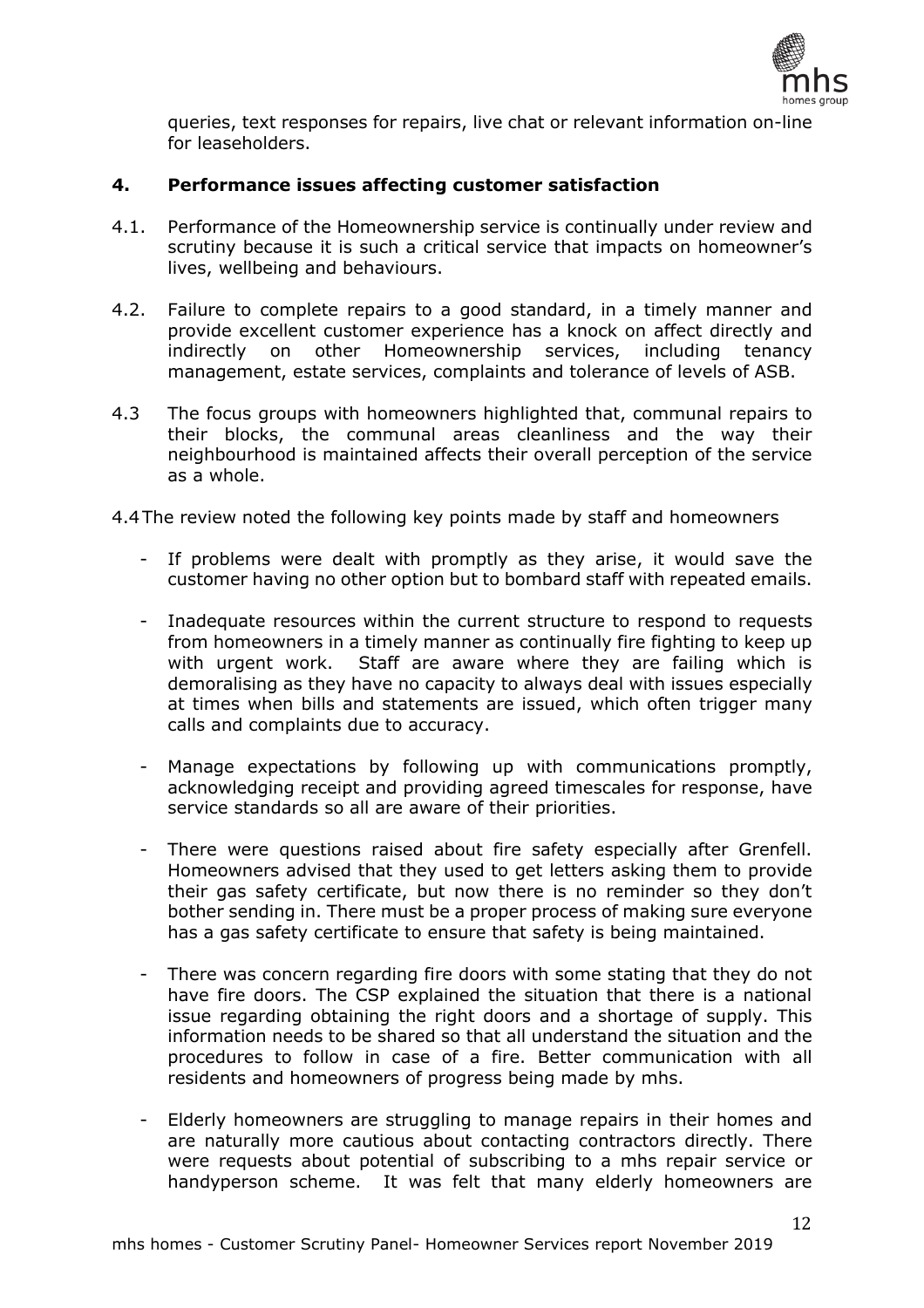

isolated and suggestions made about annual home visit by mhs to check that they and their home are okay. Elderly customers are usually in older properties which may have safety implications such as wiring etc. The CSP felt this was an area which needed to be explored further, accepting that people are living longer but welcome independence in their home also. A reasonable charge would have to be made for any service offered.

- Issues around how homeowners may be perceived negatively by mhs for raising problems such as; noise, late night parties, anti-social behavior and difficult neighbours. One leaseholder explained that despite keeping logs of incidents and sending in to mhs there has been no response and felt unable to take it further. Others stressed that they did not complain because they were afraid that it would go against them and affect any future sale of the property and a reduced valuation.
- Many homeowners do not understand the issue around insurance and are reluctant to claim against their insurance. Better information is needed to address this issue; whilst this may not directly be the responsibility of mhs it can cause unnecessary work by dealing with such queries.
- There are no performance targets outside of the legal requirements detailed in law. Targets should be set to measure performance and ensure that learning from what is done not so well helps to shape the service.

## **5. Complaints and issues**

- 5.1 The official complaints data does not indicate that there are high levels of formal complaints around the service. Year to date records show that 38 complaints have been received with many being resolved at the point of request for support/help made. It appears that homeowners are more reluctant or don't know about the corporate complaint process. There is lack of clarity about raising requests and complaints. An example whereby a homeowner said they had made many complaints and received no response. By looking into this further, it was found that whilst direct contact had been made, no formal complaint had been recorded, despite the nature of the contact. There is a need to have thresholds whereby the right to make a complaint is clearly given to any customer should they wish to follow that separate procedure. It is not the intention to see more complaints received, but ensure that customers' right to raise a complaint through a clear, documented process is available to all.
- 5.4 Grass cutting regime is not adequate according to some homeowners and it appears that some areas are receiving a less equitable service than others. Some stated that the grass had only been cut 3 times, whereas others stated that the grass was cut more frequently. Grass cutting concerns may be better addressed using the length of grass as the measure and not frequency because during dry summers fewer cuts are required. Furthermore, clearly service standards should be published so homeowners know the minimum expectations and any variances in advance.
	- 5.5 Snagging problems in properties have not been remedied for in excess of 12 months. Concerns expressed that they do not always know whom to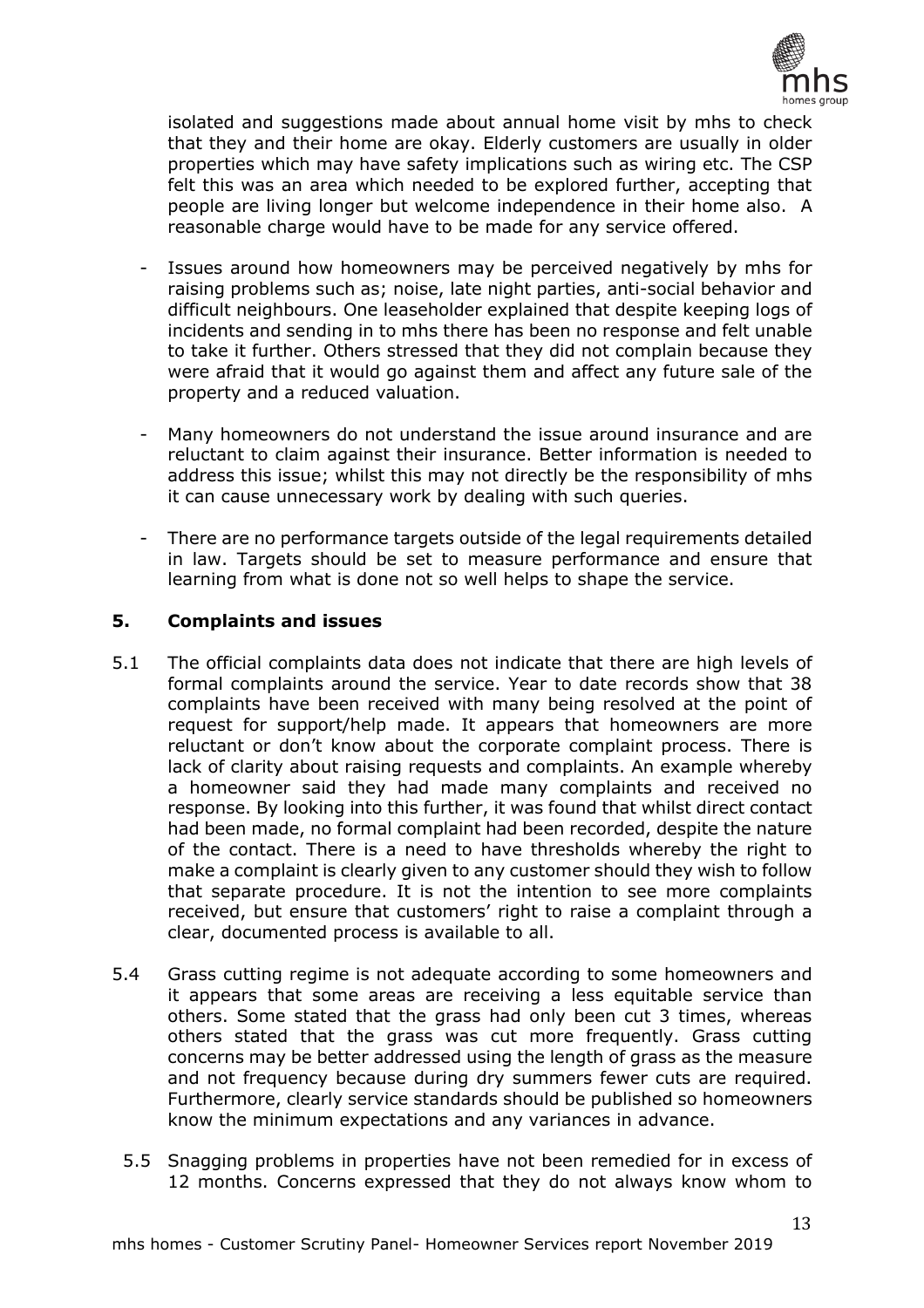

contact to resolve these issues. Information should be available on the website and homeowners perhaps guided to report issues to mhs so that they can then be monitored and passed to the developer.

- 5.6 Window cleaning in communal areas is inconsistent and there is no understanding of whose responsibility it is. Perhaps this is an issue that should be included in the new home welcome pack and previously suggested service standards.
- 5.7 We had a number of people complain that their home is plagued by damp and that they have not been able to get ventilation issues resolved leaving them with the only option to sell and move. This appears to be more of a problem in older homes and advice should be given on prevention and remedies not only to tenants but homeowners also.
- 5.8 The on-line survey highlighted that there was a direct correlation between age of property and number of issues that homeowners have. The issues were around cost of works and in many cases the age profile of homeowners. Older homeowners living on pensions are fearful about additional bills arriving. MHS has confirmed that they offer a range of opportunities to pay for repairs/improvements but at our focus group it was clear that many feared they would get to the stage of being evicted, as they could not pay. It is not that homeowners do not agree with the works to be completed but the cost. This is a national problem not unique to mhs and many are asset rich but cash poor.
- 5.9 When asked if a homeowner would purchase another home from mhs, 64% stated that they would not. The mitigating reasons included:
	- poor customer service,
	- leases are not favorable to the homeowner
	- high monthly service charge
	- issues around costs related to stair casing
	- having to claim on their property insurance when reason for claim is caused by a tenant
	- poor insulation against noise
	- service charges have increased by 40%
	- inaccurate charges sent
	- poor communication
	- No opportunity to feedback.

Many of the negatives will be addressed through the planned service review which should improve the experience and perception of mhs.

- 5.10 Communal day-to-day repairs are considered as being poorly completed with as many as 65% stating they were poor and very poor (31% and 34% respectively). One homeowner commented that the only way to get something done was to contact the CEO. Other comments included estate caretakers do not care and less likely to listen to a request from a homeowner as a tenant.
- 5.11 Many homeowners felt that it was left to them to report communal repairs because they feel that tenants don't care about where they live, as they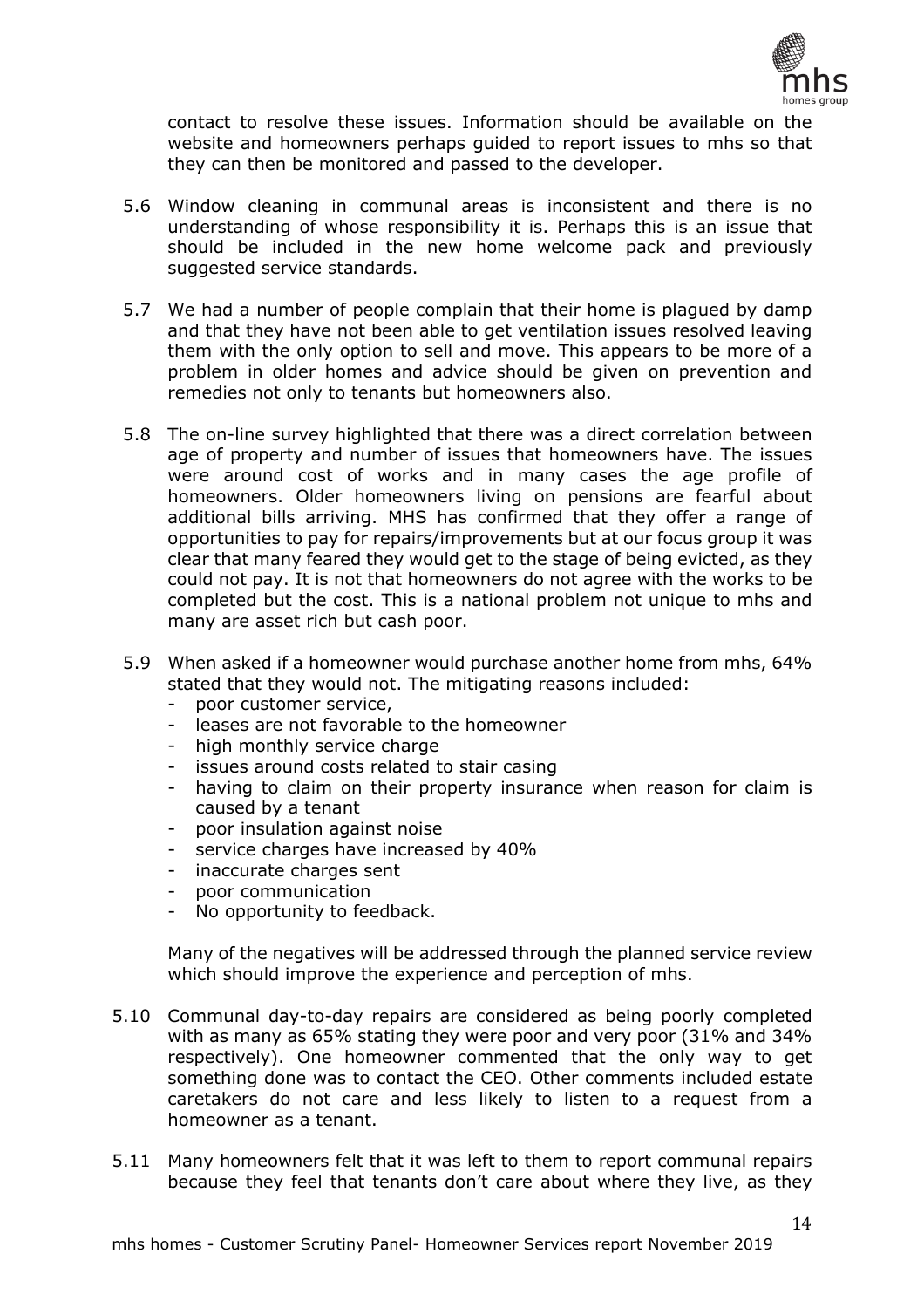

don't the same vested interest in maintaining the building and grounds to a good standard.

- 5.12 70% of respondents stated that repairs were not completed within agreed timescales but many stated that they did not know what the service standard timescale for completion was. This reinforces the need to manage expectations and give timescales so that there is an understanding that communal repairs have a different priority to responsive repairs unless they are a health and safety issue, which could be a danger to life or security.
	- 5.13 Rechargeable costs are always an issue for homeowners. 52% stated that rechargeable costs were not in line with estimates given. The main issue is that inadequate detail is provided to support costs.
	- 5.14 The main responses from when homeowners were asked what they least liked about their mhs home were:
		- That future maintenance costs are unknown
		- That mhs is the landlord
		- Noise from other flats
		- Poor customer service
		- Maintenance is not to a high standard
		- Upkeep of communal area and grounds maintenance
		- High cost of service charges
		- Other blocks are shabby and spoil the area
		- Loft hatch is poorly designed

## **5 Operating Concerns – improving customer experience**

- 6.1 It is clear that when we measure customer experience that should focus on a specific time frame only so that historical experiences do not influence the results.
- 6.2Feedback and proposals included:
	- That if they had been told at the time of purchase all the implications of being a homeowner they would have been better prepared especially around lease extension costs.
	- Few consider that the culture at mhs will not change and that they are uncaring and do not listen to homeowners
	- Responding in a timely manner and politely
	- Provide guidelines about being a leaseholder/tenant and make it block centric so we can all know what to expect and do.
	- Quicker phone answering as callers can wait up to 30 minutes to get through
	- Tell us when things will get done by, and keep us updated
	- Promptness, accuracy, honesty, communication and easier access to the right person are key requirements to improve customer experience

## **7. Communication**

7.1 Many of the concerns raised by homeowners' are linked to communication. There is a perception that response times are poor. Staff openly stated that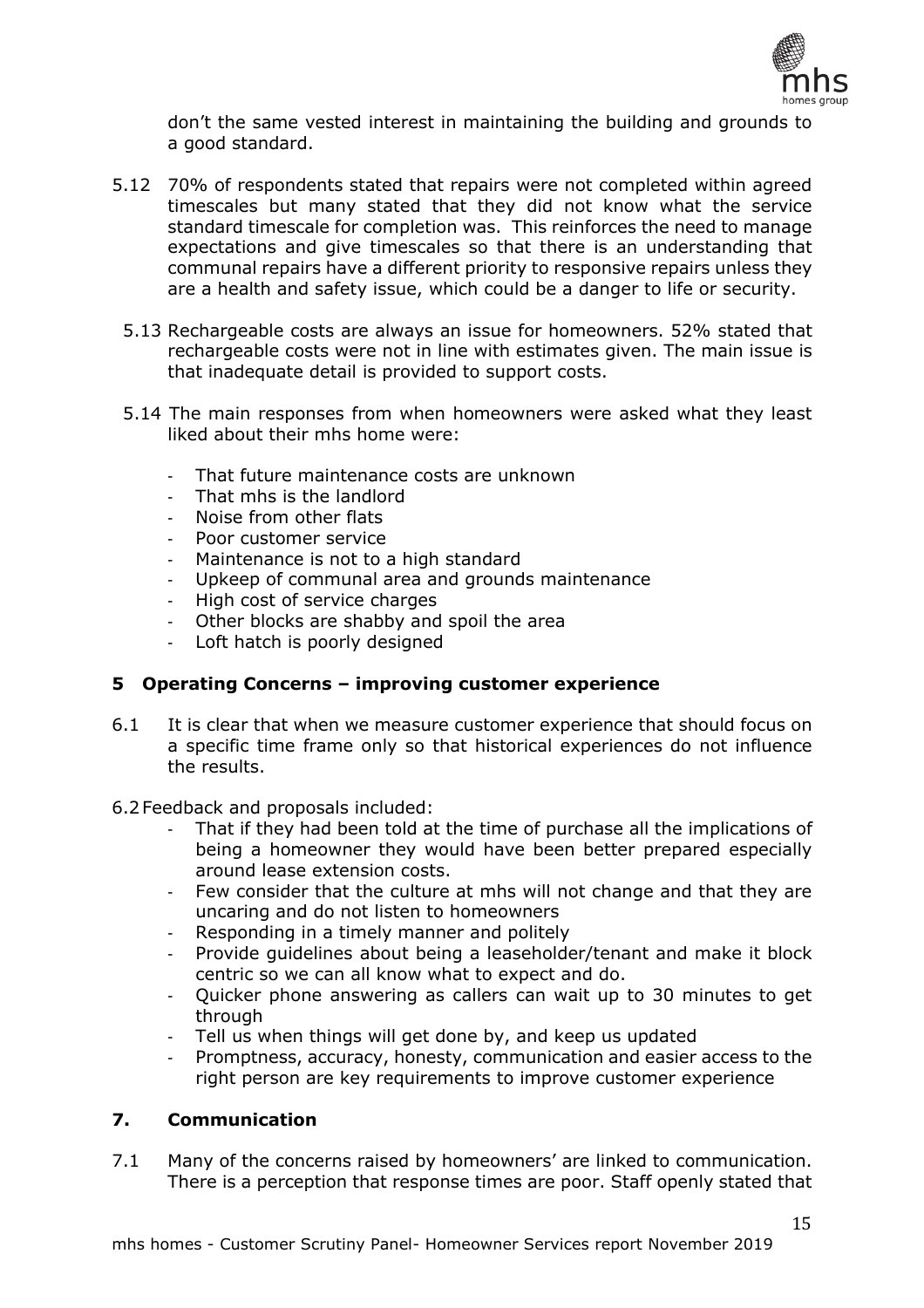

they are failing to meet expectations with demand higher than the capacity, so they are unable to provide the level of service that they aspire to. We recognise that this issue is being addressed and that improvements will be experienced over the next six months.

- 7.2 Clearly it is better, the more that homeowners that can be encouraged to use My Account', digital services and email. Our survey indicated that 15% use My Account, 36% email and 34% use the phone to make contact and report communal repairs. The comments provided indicate that many who have used email have not received a response and had to chase up a number of times before something happened.
- 7.3 Smart working and getting things right first time are known to be key to delivering a high quality service that meets customers' needs and represents value for money. Respondents indicated that 71% have not had their queries resolved first time. Many stated it took months to get a solution and not being kept updated on progress with requests may account for the negative score.
- 7.4 When asked how easy it is to communicate with the homeownership team it was split, with 53% found it hard or very hard, whilst 45% found it very easy or easy. Comments were given at our focus groups giving excellent team members compliments and this must not be lost. It is clear that the quality of service is not directly linked to the individual good staff not delivering a positive outcome but the fact that there is high demand and inadequate resources which has been identified. It is anticipated that improvements will come with the soon to be full established customer call center with works effectively fielding routine calls.

| 8. |  |  | <b>Table of recommendations</b> |
|----|--|--|---------------------------------|
|----|--|--|---------------------------------|

| <b>No</b>      | <b>Issue</b>                                                                                      | <b>Recommendation</b>                                                                                                                                                             | <b>Priority to</b><br>homeowners | <b>Priority to</b><br>the business |
|----------------|---------------------------------------------------------------------------------------------------|-----------------------------------------------------------------------------------------------------------------------------------------------------------------------------------|----------------------------------|------------------------------------|
| $\mathbf{1}$   | Resources<br>$\qquad \qquad -$<br>there is a view<br>staff<br>that<br>resources need<br>reviewing | A full review of role,<br>responsibilities<br>and<br>work<br>0f<br>the<br>homeownership team<br>is carried out jointly<br>working with the team<br>members<br>and<br>management - | H                                | H                                  |
| $\overline{2}$ | Review and<br>develop policies<br>and procedures                                                  | Look at all procedures<br>and update and create<br>new ones to ensure<br>that all procedures<br>are properly recorded                                                             | M                                | Н                                  |
| 3              | Use of<br>spreadsheets for<br>recording and<br>calculation of<br>services charges                 | Invest in a bespoke<br>leaseholder software<br>package that will<br>ensure accuracy and<br>accurate billing of<br>service charges.                                                | H                                | H                                  |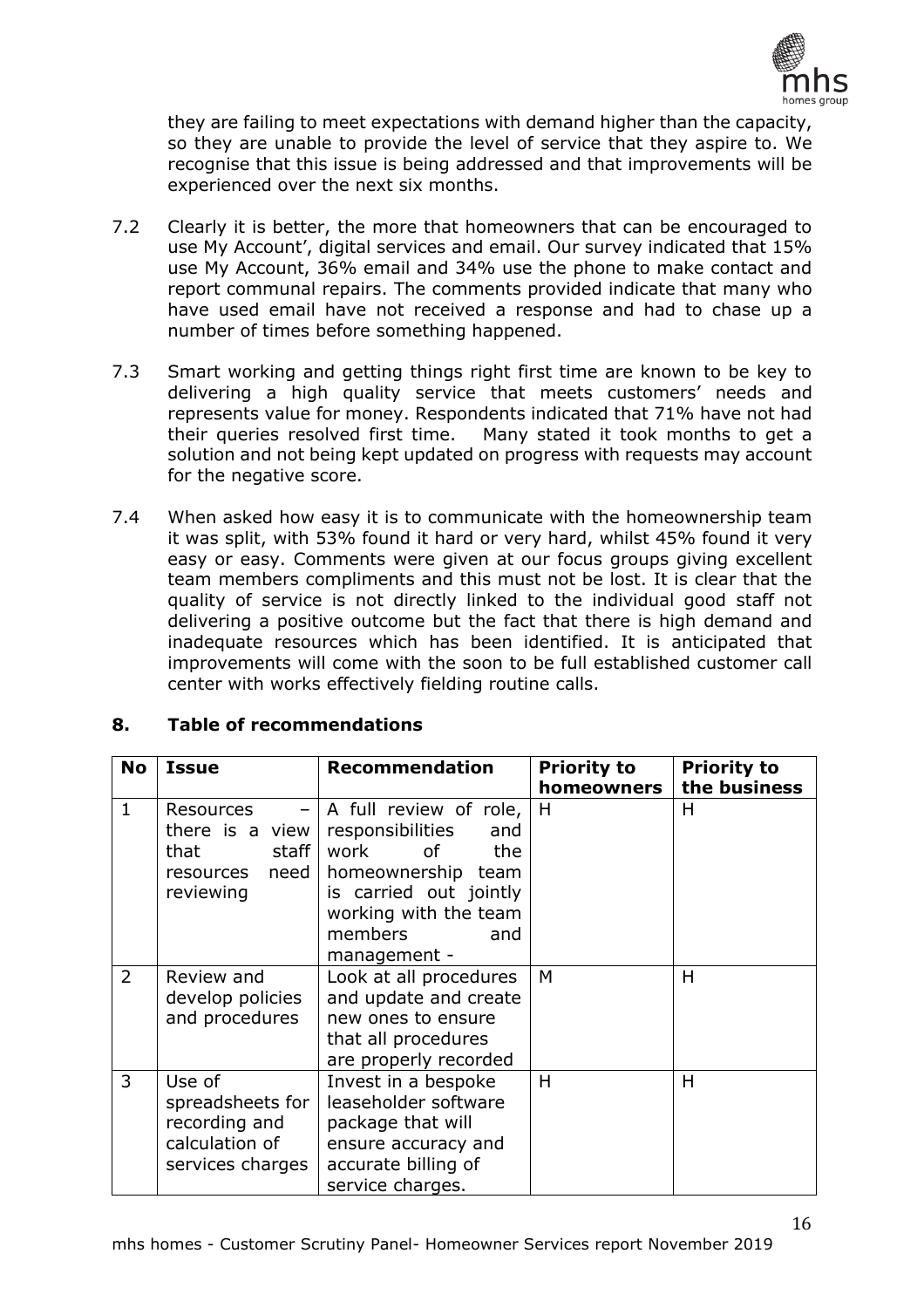

17

|                |                                                                                                                                        | Ensure that the<br>information can be<br>linked to 'My Account'.                                                                                                                                                                                                                       |                                  |                                    |
|----------------|----------------------------------------------------------------------------------------------------------------------------------------|----------------------------------------------------------------------------------------------------------------------------------------------------------------------------------------------------------------------------------------------------------------------------------------|----------------------------------|------------------------------------|
| <b>No</b>      | <b>Issue</b>                                                                                                                           | <b>Recommendation</b>                                                                                                                                                                                                                                                                  | <b>Priority to</b><br>homeowners | <b>Priority to</b><br>the business |
| $\overline{4}$ | Many of the<br>contacts for<br>advice and<br>support are<br>around<br>homeowners not<br>being clear<br>about their<br>responsibilities | Consider offering an<br>induction meeting for<br>all new homeowners,<br>offer a focus group to<br>all about<br>understanding life as<br>a homeowner and<br>create a video that<br>can go on the website<br>that is accessible to<br>those prospective<br>buyers and current<br>members | H                                | M                                  |
| 5              | No consistent<br>standard lease<br>for new build<br>properties                                                                         | Agree a standard<br>lease to be used for<br>all new homes                                                                                                                                                                                                                              | H                                | H                                  |
| 6.             | Not using<br>complaints to<br>improve<br>performance                                                                                   | Create a learning log<br>that records all<br>outcomes from<br>complaints and use to<br>update procedures<br>and training.<br>Regularly review and<br>link with customer<br>experience, making<br>changes where<br>required as incidents<br>happen.                                     | H                                | H                                  |
| 7.             | Communal<br>repairs not<br>completed on<br>time and of<br>good standard,<br>failing to keep<br>homeowners<br>informed                  | Use the website to<br>keep tenants and<br>leaseholders updated<br>on communal repairs-<br>consider notices in<br>blocks notifying<br>everyone what has<br>been reported to<br>prevent duplicate calls                                                                                  | H                                | M                                  |
| 8              | Perception that<br>there is a lack of<br>succession<br>planning to help<br>develop staff<br>and prepare for<br>retirement.             | Have a clear plan and<br>ensure that the teams<br>are actively involved<br>with the planning and<br>delivery.<br>Regularly<br>update the team so<br>that concerns do not                                                                                                               | L                                | H                                  |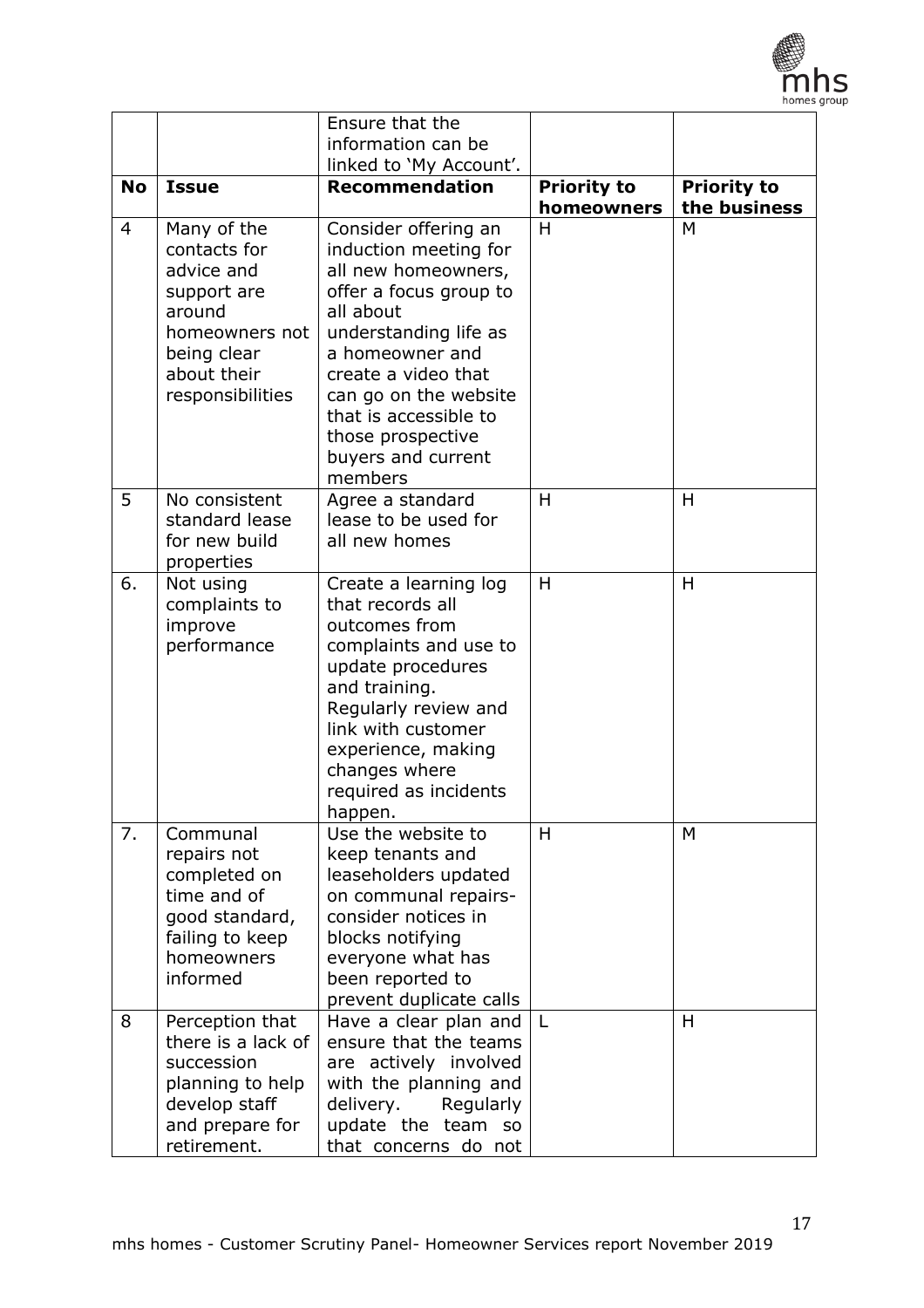

|           |                                                                 | adversely cause stress                                                                                                                                                                                                                                               |                    |                    |
|-----------|-----------------------------------------------------------------|----------------------------------------------------------------------------------------------------------------------------------------------------------------------------------------------------------------------------------------------------------------------|--------------------|--------------------|
| <b>No</b> | <b>Issue</b>                                                    | and anxiety<br><b>Recommendation</b>                                                                                                                                                                                                                                 | <b>Priority to</b> | <b>Priority to</b> |
|           |                                                                 |                                                                                                                                                                                                                                                                      | homeowners         | the business       |
| 9.        | Digital training                                                | of<br>To<br>increase<br>use<br>technology and digital<br>services,<br>develop<br>resident<br>champions<br>digitally<br>who<br>are<br>trained to be able to<br>help those in need.                                                                                    | H                  | M                  |
|           |                                                                 | Look to link residents<br>with Estate Champions<br>and libraries and sign<br>posting to reception in<br>the office. Should run<br>soft<br><b>of</b><br>re-launch<br>'MyAccount'                                                                                      |                    |                    |
| 10        | Opportunity to<br>purchase repairs<br>service for<br>homeowners | Look to offer access to<br>purchase<br>services<br>from<br>the<br>repairs<br>service<br>to<br>that<br>homeowners<br>cannot<br>manage<br>themselves.<br>repairs<br>This can<br>be<br>also<br>developed into a more<br>offer<br>commercial<br>selling services.        | L                  | L                  |
| 11        | <b>No</b><br>communication<br>standards<br>known                | Develop<br>service<br>standards<br>that<br><b>SO</b><br>expectations<br>are<br>and<br>managed<br>use<br>automated<br>email<br>acknowledgements<br>etc.                                                                                                               | H                  | H                  |
| 12        | Website -<br>review<br>information<br>provided                  | Access to information<br>needs reviewing and it<br>is suggested that a<br>working group<br>of<br>homeowners are used<br>ensure<br>that the<br>to<br>information provided<br>is<br>appropriate<br>and<br>develop<br>frequently<br>asked questions that<br>will assist | H                  | H                  |
| 13        | Lack of<br>opportunity for<br>homeowners to                     | Annual survey of all<br>but<br><b>Homeowners</b><br>make<br>that<br>sure                                                                                                                                                                                             | H                  | H                  |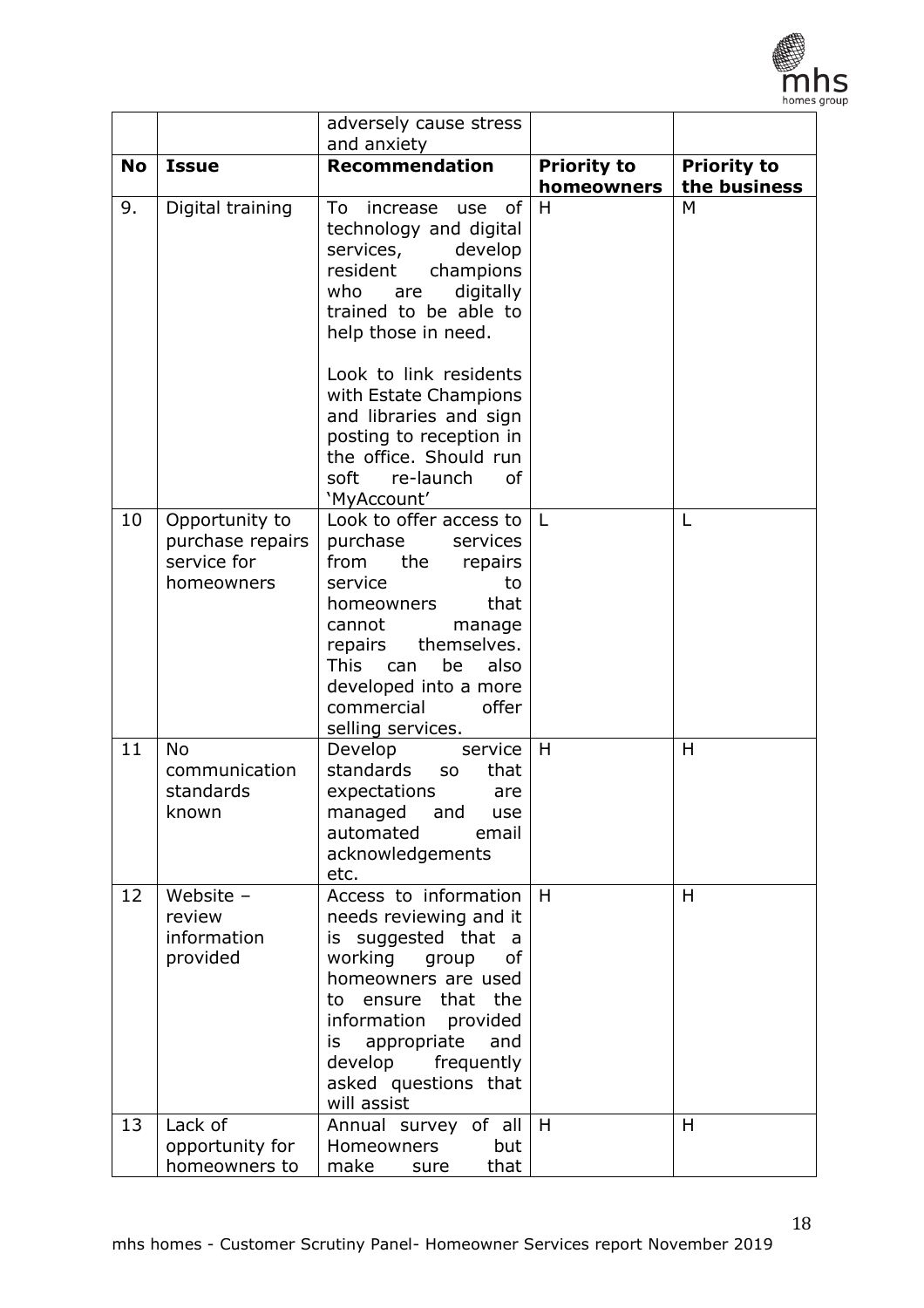

|           | engage and be<br>consulted                                                                  | learning outcomes are<br>publicised<br>on<br>the<br>website<br>Rollout quarterly mini<br>questionnaires tailored<br>to key topics of the<br><b>CSP</b><br>to continually<br>learn. For<br>example,<br>feedback from<br>new<br>homeowners<br>to<br>welcome them. |                                  |                                    |
|-----------|---------------------------------------------------------------------------------------------|-----------------------------------------------------------------------------------------------------------------------------------------------------------------------------------------------------------------------------------------------------------------|----------------------------------|------------------------------------|
| <b>No</b> | <b>Issue</b>                                                                                | <b>Recommendation</b>                                                                                                                                                                                                                                           | <b>Priority to</b><br>homeowners | <b>Priority to</b><br>the business |
| 14        | Engagement<br>and feedback<br>opportunities                                                 | Annual Focus Group<br>for homeowners                                                                                                                                                                                                                            | M                                | M                                  |
| 15        | Varying<br>perception of<br>mhs by<br>homeowners<br>and who their<br>primary<br>customer is | Develop the correct<br>language and branding<br>for all customer types<br>recognise<br>and<br>to<br>resonate with. Rebuild<br>trust and confidence.                                                                                                             | H                                | H                                  |
| 16        | Compliance of<br>safety in the<br>home                                                      | Review<br>processes<br>associated<br>with<br>gas<br>certificates<br>for<br>homeowners,<br>compliance<br><b>of</b><br>emergency<br>lighting<br>and fire doors                                                                                                    | H                                | H                                  |
| 17        | Missing<br>opportunities to<br>have wider<br>organization<br>impact                         | with<br>closely<br>Work<br>partners such as local<br>authority, suppliers to<br>achieve<br>corporate<br>responsibility,<br>social<br>matters such as<br>on<br>climate change<br>and<br>social value.                                                            | M                                | M                                  |

## **9. Conclusion**

This review has confirmed that homeowners love their home and 80% do not feel the need to contact the service. However, there are a number that are feeling less valued and concerned about the level and quality of service provided.

Many of the issues around accessing the service and getting issues resolved are a direct result that current procedures are outdated, resources limited, silo working, lack of investment in technology and reliance on manual input. Staff all came across as professional, compassionate to deliver a good service, feel that they don't have the face to face contact with their customers as there is no time. The